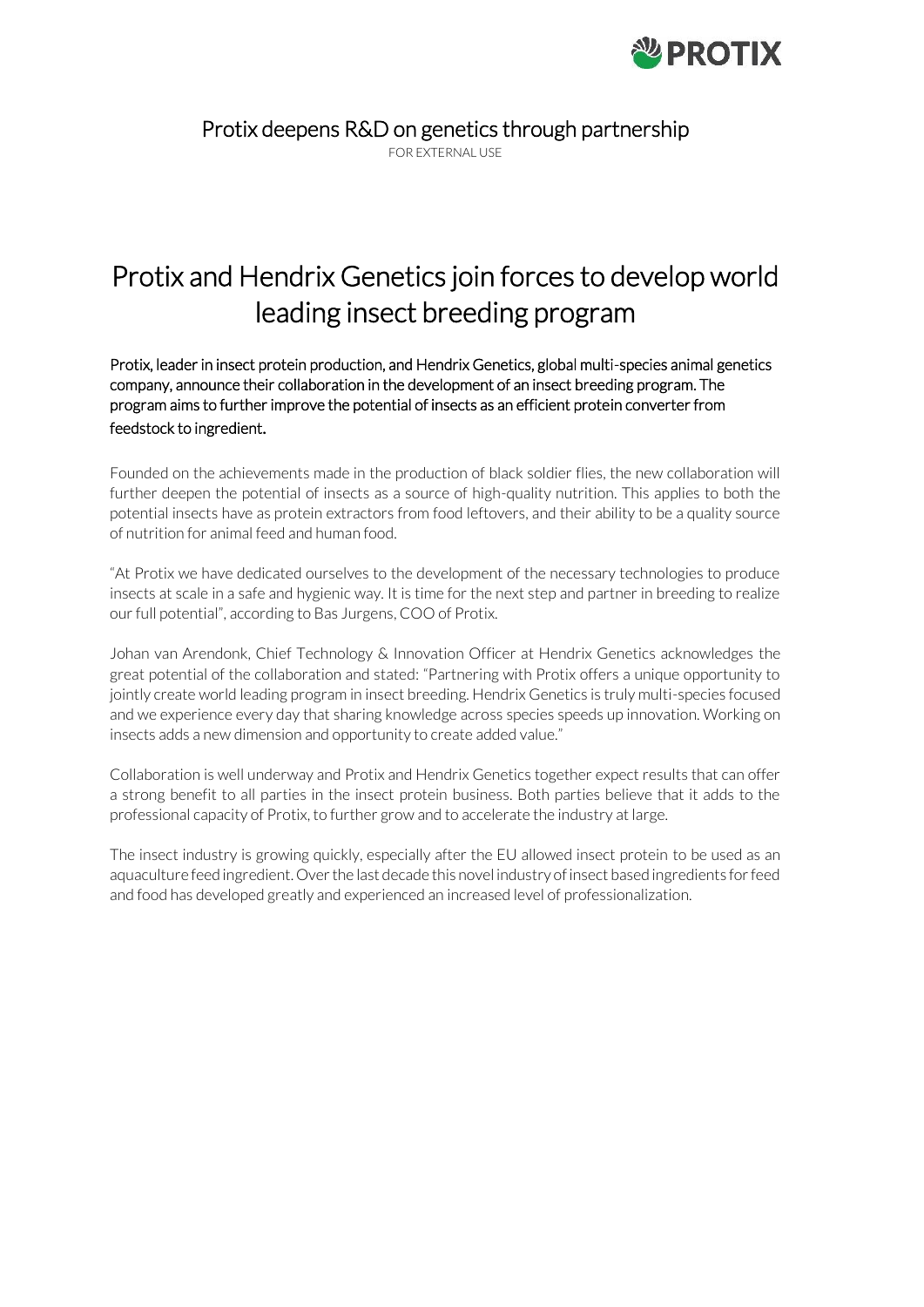

#### **NU PROTIX**  $\overline{\phantom{a}}$

## Food in Balance with Nature

Protix is the leading insect ingredient company with a broad range of ingredients made from the Black Soldier Fly, Mealworm, Cricket and Locust. Protix has a strong track record of innovation and commercial market introductions and is dedicated to delivering sustainable, circular and natural proteins and ingredients from insects. Through high-tech control systems, artificial intelligence, genetic improvement programs and robotics, Protix is able to produce consistently at the right quality. Protix has been awarded by the World Economic Forum with the Technology Pioneer award and is an active member of the global council on Food Security and Agriculture.

### Contact:

Bas Jurgens E[: Bas.Jurgens@protix.eu](mailto:Bas.Jurgens@protix.eu) M: +31 6 2095 0651



## Better Breeding today, Better Life tomorrow

Hendrix Genetics serves the animal protein value chain with genetic solutions in layers, turkeys, traditional poultry, swine and multiple aquatic species. Founded in 2005, the company has evolved through natural growth and the acquisition and integration of leading genetics companies. Its aim is to create value, while focusing on collaboration, innovation and sustainability. Hendrix Genetics is dedicated to generating solutions for the animal protein sector that meet the challenges of food production. Backed by a strong portfolio of leading brands, Hendrix Genetics provides expertise and resources to producers worldwide with operations and joint ventures in 25 countries, and more than 3,000 employees. With respect and care for people, animals and the environment, Hendrix Genetics is committed to delivering better breeding today, for a brighter life tomorrow.

#### Contact:

Marcel Huijsmans Director Marketing & Communications E: marcel.huijsman[s@hendrix-genetics.com](mailto:Evelien.starmans@protix.eu) T: +31 485 801 911 M: +31 613 688 500